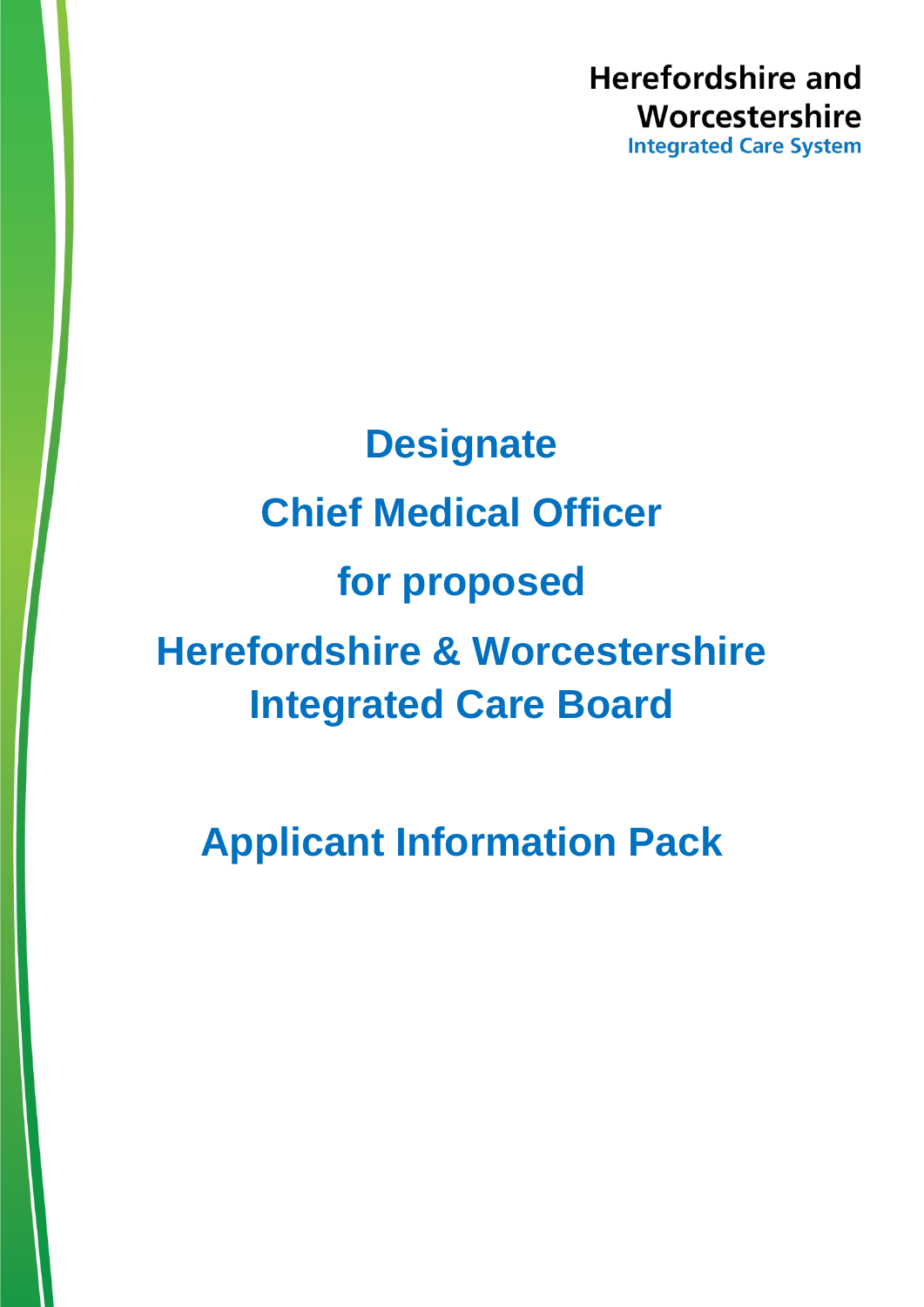#### **Contents**

| 1. Welcome from Simon Trickett, Chief Executive | $\mathcal{P}$ |
|-------------------------------------------------|---------------|
| 2. About Us                                     | $\mathcal{P}$ |
| 3. Job Description & Person Specification       | 3             |
| 4. Our Values & Behavioural Expectations        | 13            |
| 5. Terms of Appointment                         | 14            |
| 6. Timetable of Appointment                     | 14            |
| 7. Making an Application                        | 15            |

**We value and promote diversity and are committed to equality of opportunity for all. We believe that the best boards are those that reflect the communities they serve.**

**We prioritise Equality, Diversity and Inclusion, team health and wellbeing and the principles of kind leadership in our 'ways of working'. All postholders will have a key role in nurturing this culture.**

**Appointment will be made on merit after a fair and open process so that the best people, from the widest possible pool of applicants, are appointed.**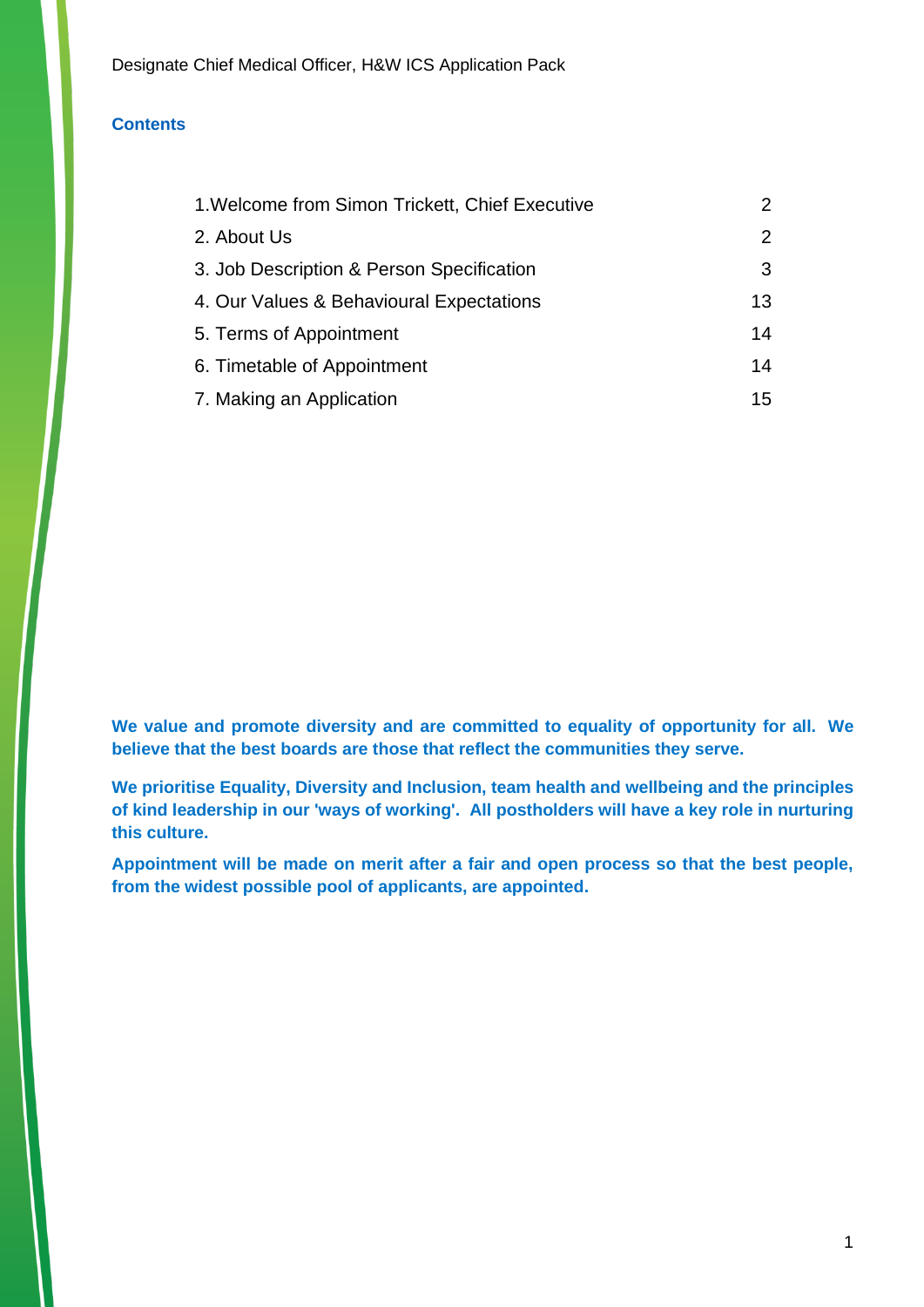## <span id="page-2-0"></span>**1.Welcome from Simon Trickett, Chief Executive**

Thank you for taking the time to look into the information for this role. We feel that we are making some real progress in Herefordshire and Worcestershire and are looking to add to our team to make sure that we are equipping ourselves with the right blend of skills and experience to continue our improvement journey. Partners here have really embraced the system working concept and we have got some fantastic relationships and a real sense of collaboration and teamwork across the system. Working together to achieve common goals for our population is at the heart of our operating model.

It is an exciting time to work in this system and we want to use the creation of the Integrated Care Board to help us in taking the next steps. The people that we can bring into our team are crucial to that, we are looking for people with a pragmatic and sensible approach but who are hard-working and flexible in how they tackle their roles with an obvious ability to think laterally and creatively to help us solve more of our challenges. We want team players who can fit into our ICB leadership team but who also can work with colleagues across partner organisations in a facilitative, supportive, and enabling manner.

I'd be delighted to have a further conversation with you about this senior role and thank you once again for looking. We are building something here that is going to really help our health and care system and to support our local population to get better health outcomes. It is a really exciting time to consider joining us.



## <span id="page-2-1"></span>**2. About Us**

Organisations in the Herefordshire and Worcestershire ICS footprint serve a local population of 800,000 people, spread across a huge geographical area made up of urban and sparsely populated rural areas. We also provide services to approximately 40,000 people in mid Wales. Consisting of a single CCG, three NHS Trusts, Seven Local Authorities, 15 Primary Care Networks, 80 GP Practices, 123 community pharmacies, 96 dentists and 64 optometrists.

Health and social care statutory organisations employ in excess of 20,000 people. In addition, there are more than 30,000 staff working in domiciliary care or in care homes.

You can read more about our system and our work in our on our webpage, <https://herefordshireandworcestershireccg.nhs.uk/ics>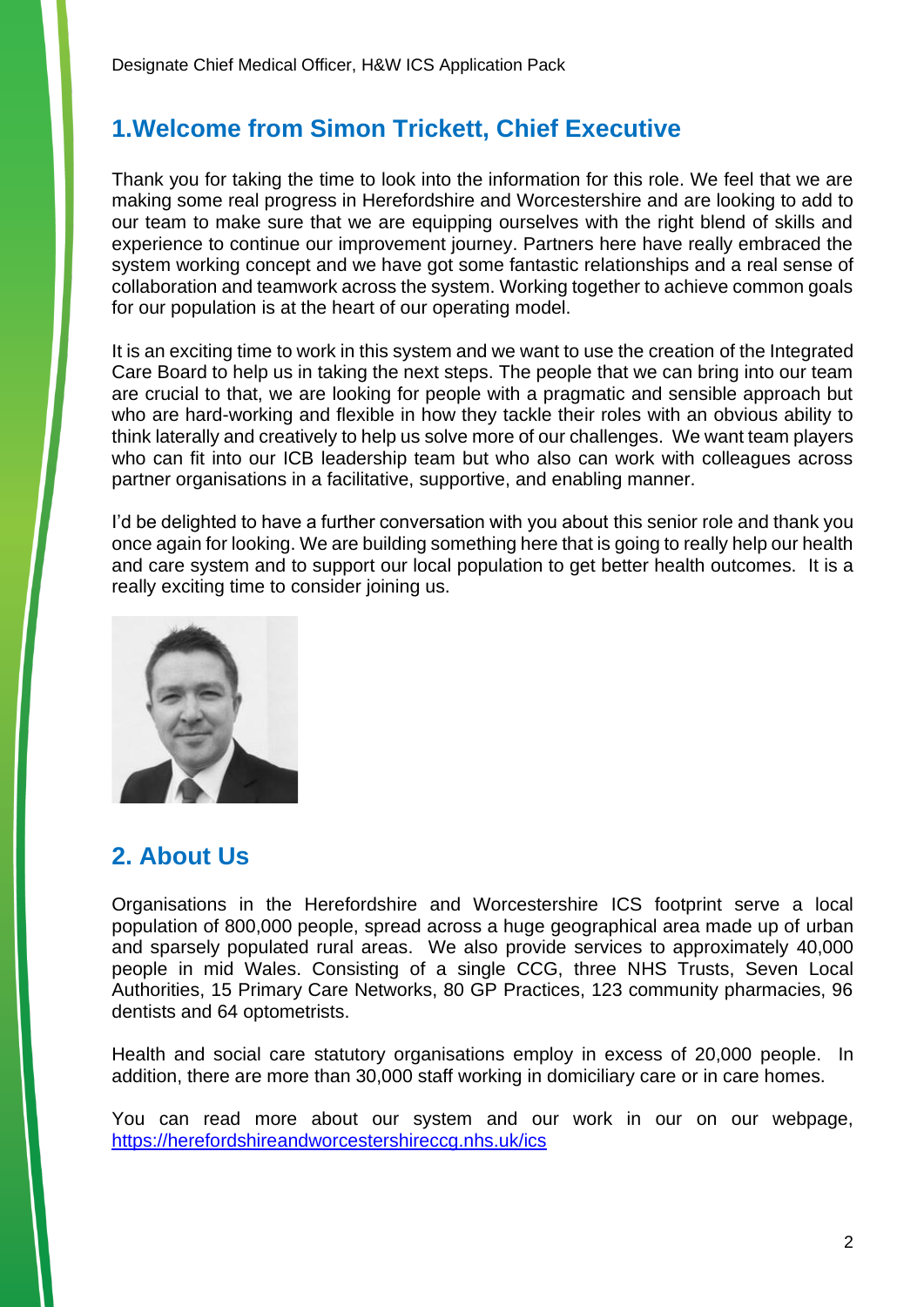# <span id="page-3-0"></span>**3. Job Description & Person Specification**

| Job Title                | <b>ICB Chief Medical Officer</b> |
|--------------------------|----------------------------------|
| <b>Band</b>              | <b>VSM</b>                       |
| Team                     | <b>IC Board</b>                  |
| <b>Base</b>              | <b>Coach House, Worcester</b>    |
| Responsible<br>to        | <b>ICB Chief Executive</b>       |
| <b>Accountable</b><br>to | <b>ICB Chair</b>                 |

**Final appointment is dependent on the passage of the Health and Care Bill, and, subject to any potential amendments made to that Bill, will be made formally by the ICB Chair / Chief Executive on establishment.**

#### **Job Summary**

The Chief Medical Officer will support the development and delivery of the long-term plan of the integrated care board (ICB). They will ensure this reflects and integrates the strategies of all relevant partner organisations of the ICB, with a particular focus on developing a shared clinical strategy.

As a member of the unitary board, each board director is jointly responsible for planning and allocating resources to meet the four core purposes of integrated care systems (ICSs); to improve outcomes in population health and healthcare; tackle inequalities in outcomes, experience and access; enhance productivity and value for money and help the NHS support broader social and economic development. They are each responsible for their part in the management of the budget of the ICB.

#### **Key Responsibilities**

The ICB Chief Medical Officer reports directly to the ICB Chief Executive Officer.

The Chief Medical Officer, along with the Executive Chief Nurse is accountable for all matters relating to the relevant professional colleagues across the clinical and care workforce employed by the ICB. They will also be designated accountable for statutory and non-statutory functions that the ICB will need to perform as agreed with the CEO. Examples of these functions would include information governance, quality assurance/improvement and safeguarding.

The Chief Medical Officer will have an influential executive role and shared accountability for the development and delivery of the long-term clinical strategy of the integrated care board (ICB), ensuring this reflects and integrates the strategies of all relevant partner organisations within the ICS.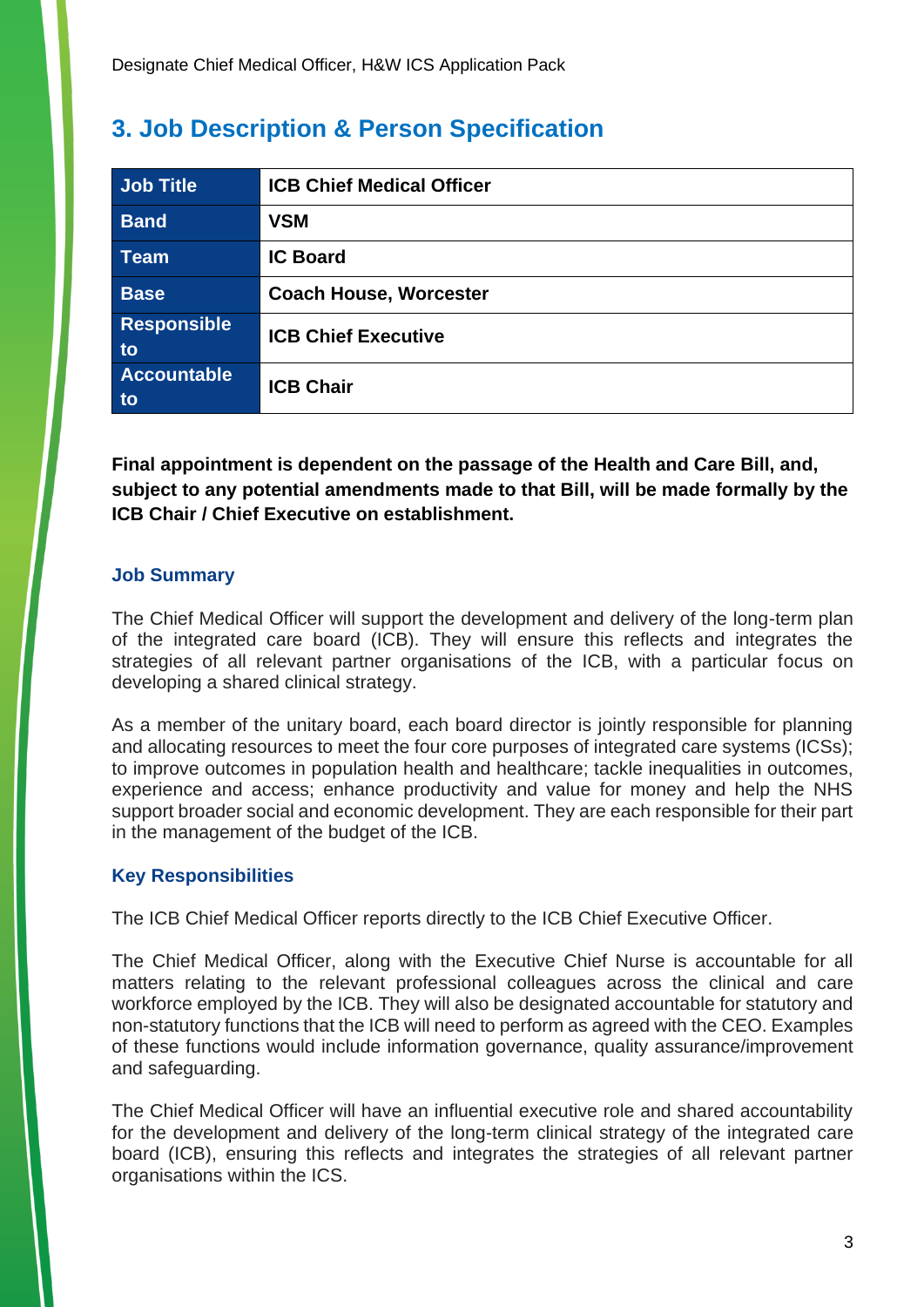With the Executive Chief Nurse, the Chief Medical Officer will lead on overseeing quality of health services within the ICS including sharing intelligence and working with other key partners and regulators across and outside their system to improve quality of care and outcomes.

They will be responsible for building partnerships and collaborating with provider collaboratives, public health, local government, other partners, and local people to deliver better access, improvements in life outcomes and reductions in health inequity.

With the Executive Chief Nurse, they will be accountable for securing multi-professional clinical and care leadership in delivery of the ICB's objectives and form part of the wider network of clinical and care leaders in the region and nationally. With the ICB board they will ensure that population health management, innovation and research support continuous improvements in health and well-being including digitally enabled clinical transformation and the clinical and care elements of a sustainable People Plan for the ICS workforce.

You will influence and work collaboratively as part of a wider system to create opportunities to make sustainable long-term improvements to population health with key partners. This may include developing approaches which are non-traditional in nature, ambitious and wide reaching in areas which incorporate the wider determinants that have an impact on improving clinical outcomes, better life outcomes and reducing health inequalities for the population of the ICS.

The Chief Medical Officer is professionally accountable to the regional Chief Medical Officer and may from time-to-time be formally requested to act on behalf of NHS England and NHS Improvement on key performance, monitoring and accountability matters. This will include the identification of performance risks and issues related to the quality of patient care and working with relevant providers and partners to enable solutions.

As a registered professional, individuals in these roles will be accountable for their own practice and conduct in the role.

It will be for the CEO to determine what other specific corporate functions each executive board member is accountable for within the ICB.

Local role descriptions for ICB Chief Medical Officers are likely to include the following responsibilities:

#### **Setting strategy and delivering long-term transformation**

You will be responsible for influencing and contributing to the ICB plans and wider system strategies of the ICS. With the aim of driving innovation in clinical outcomes, reducing health inequalities and achieving better life outcomes across the ICS. This will include creating and influencing leadership relationships and wide scale system change to ensure that the ICB acts as an enabler to harness system development opportunities to improve the population health of the ICS.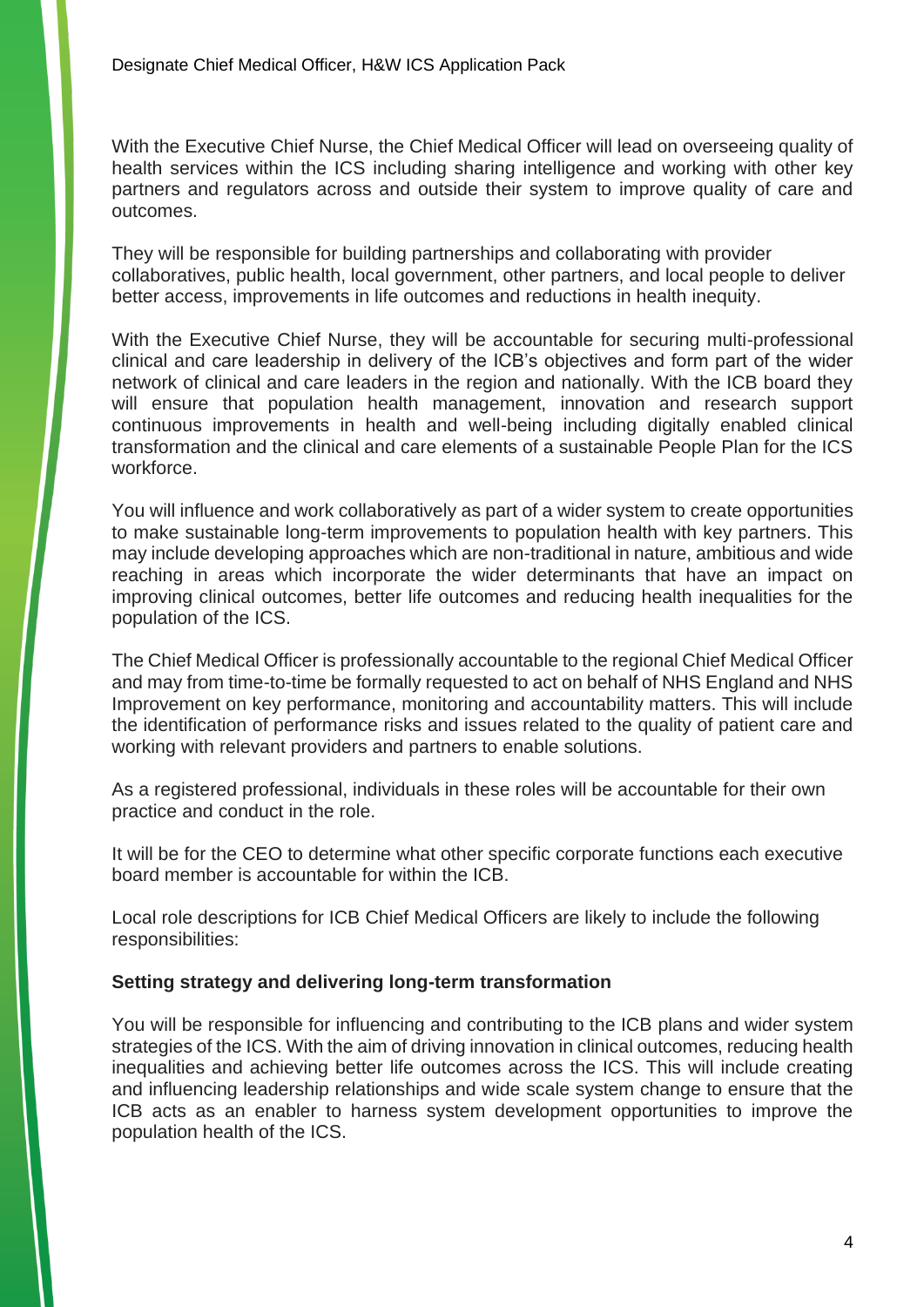As a professional clinical and multi-professional system leader, you will provide leadership across organisational and professional boundaries and pathways to facilitate transformational change for the ICS population. You will ensure that the ICB influences and seeks input from wider ICS system leaders including provider collaboratives, public health, local government, voluntary and community sector, other partners and local people to make real transformational differences for the population through local, regional and national forums.

You will support the production and delivery of a five-year ICB plan with the key aim to improve clinical outcomes, better life outcomes and reduce health inequalities, working with the CEO, other board members, partners across the ICS and the local community. You will be accountable for the supporting clinical strategy, including interpretation and implementation of the NHS Long Term Plan, NICE quality standards and other national strategic priorities.

You will also be responsible (along with the executive chief nurse and wider ICB/ICS colleagues) for developing the necessary multi-disciplinary clinical and care professional leadership required to deliver this strategy, including leading and influencing the development of a diverse group of clinical leaders to enhance the opportunities for collaboration across the ICS.

You will ensure that there are effective mechanisms for anticipating, identifying, and responding to key clinical risks that could impact on the successful delivery of the strategy. This will include engaging with system leaders from across the ICS to drive research, innovation, quality improvement, patient safety and population health outcomes from a riskbased approach across the ICS footprint.

You will promote research and innovation to support the development and delivery of your own ICB strategy and share learning to inform approaches to population health management and health improvement across the country through engagement with regional and national colleagues as part of wider integrated care networking opportunities.

#### **Building trusted relationships with partners and communities**

Success in this role is dependent on having strong relationships with local patient communities, their representatives, ICS partners and specifically clinical and care professional leaders across health and social care at all levels of the system.

You will promote and facilitate collective responsibility for improving whole pathways and removing organisational barriers to accessing health and care services. Negotiating with and influencing board level system leaders across health and care as well as with wider ICS partners will be a key responsibility of this role to ensure that progressive transformational change can be achieved which meets the population needs of the ICB.

#### **Leading for social justice and health equality**

Reducing health inequalities is a core objective of the ICB and the Chief Medical Officer will foster a culture in which equality, diversity, inclusion and allyship are actively promoted across the ICS.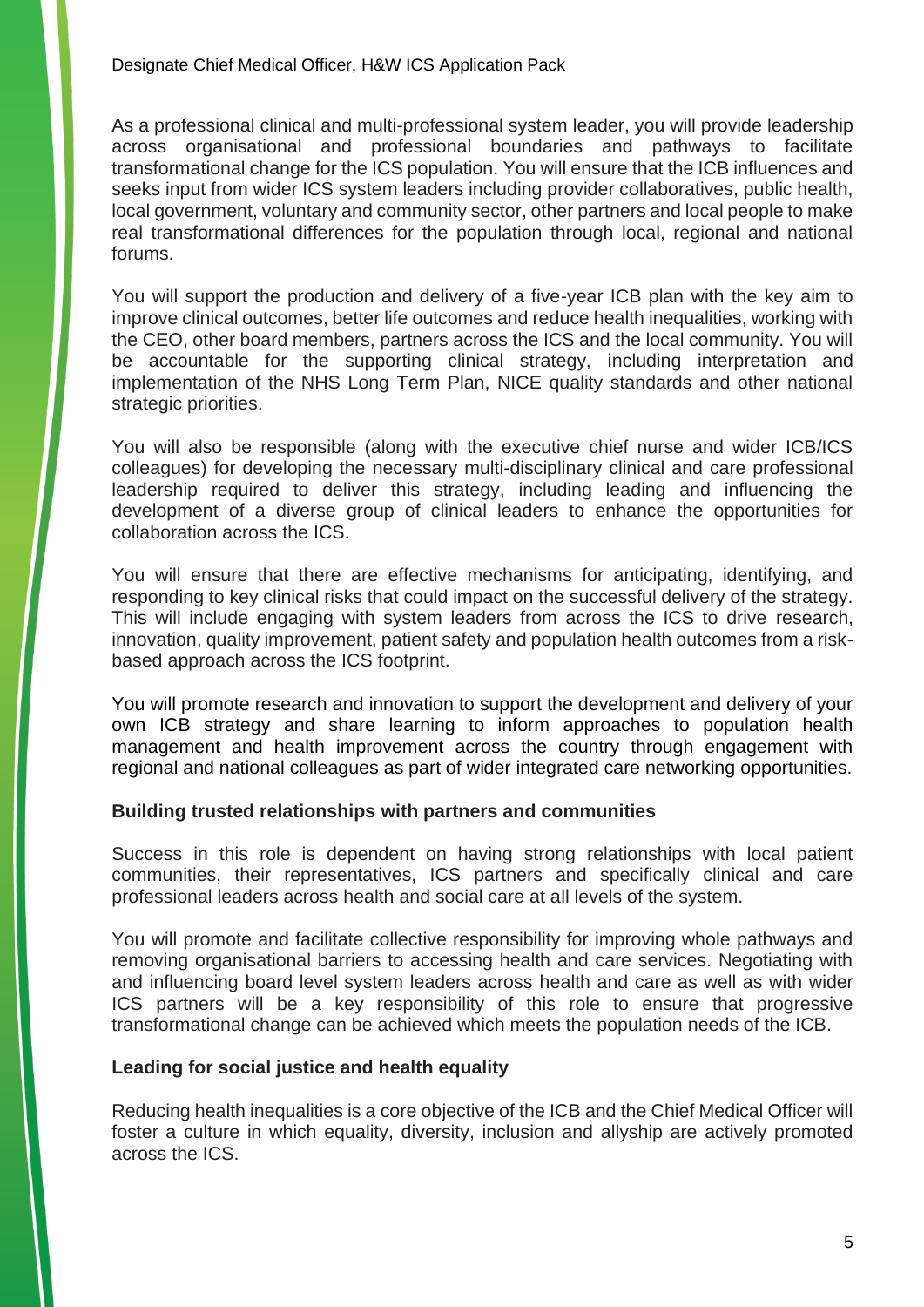You will drive innovative, clinically-evidenced change on behalf of the ICB, focusing on ensuring that inequalities across the system are addressed and you will promote and enhance strategic approaches to further developing personalised care locally so that the ICB achieves the best possible health and care for its communities.

#### **Driving high quality, sustainable outcomes**

You will take a lead role on behalf of the ICB and where required on behalf of NHS England and NHS Improvement to ensure that there are appropriate and effective clinical monitoring and performance arrangements in place to ensure the ICS has robust quality and safety of clinical care outcomes through insight, involvement and improvement which meet the needs of its population.

As a clinical system leader, acting as a catalyst and advocate, you will be responsible for ensuring that there is a collective accountability for high standards of clinical care across the ICS. You will positively engage with key system leaders to lead professional collective ICS leadership for the medical profession and wider professions. You will take the role of a system leader to promote and lead clinical quality data driven improvements which have a direct impact on the population health needs of the ICB.

You will support wider executive colleagues in influencing strategic change and collaborative initiatives which have a direct impact on population health outcomes including key matters such as future workforce supply, quality and safety initiatives and system wide joint working at a strategic board level with system partners.

You will work with other ICB executive colleagues to oversee the quality of all health services delivered in the ICS area, including implementing a safer and just culture, safer systems, and safer care. You will ensure there is clinical input, including robust and considered challenge, into ICB decision-making at all levels.

You will promote patient and public involvement in service design and decision-making and champion the delivery of personalised care in all clinical practice.

You will promote continuous quality improvement through learning, improvement methodologies, research, innovation, and data driven improvement initiatives both at a strategic and operational level.

You will take action to ensure underperformance in any service commissioned by the ICB is addressed in a timely manner, working with the relevant providers and NHS England and NHS Improvement regional team as required.

#### **Providing robust governance and assurance**

You will support a strong culture of public accountability, probity, and governance, ensuring that appropriate and compliant structures, systems, and process are in place to minimise risk and promote the freedom to speak up.

You will lead on the identification of performance risks and issues related to the quality and safety of patient care and work with relevant providers and partners to enable solutions, including making recommendations for informal/formal intervention where appropriate.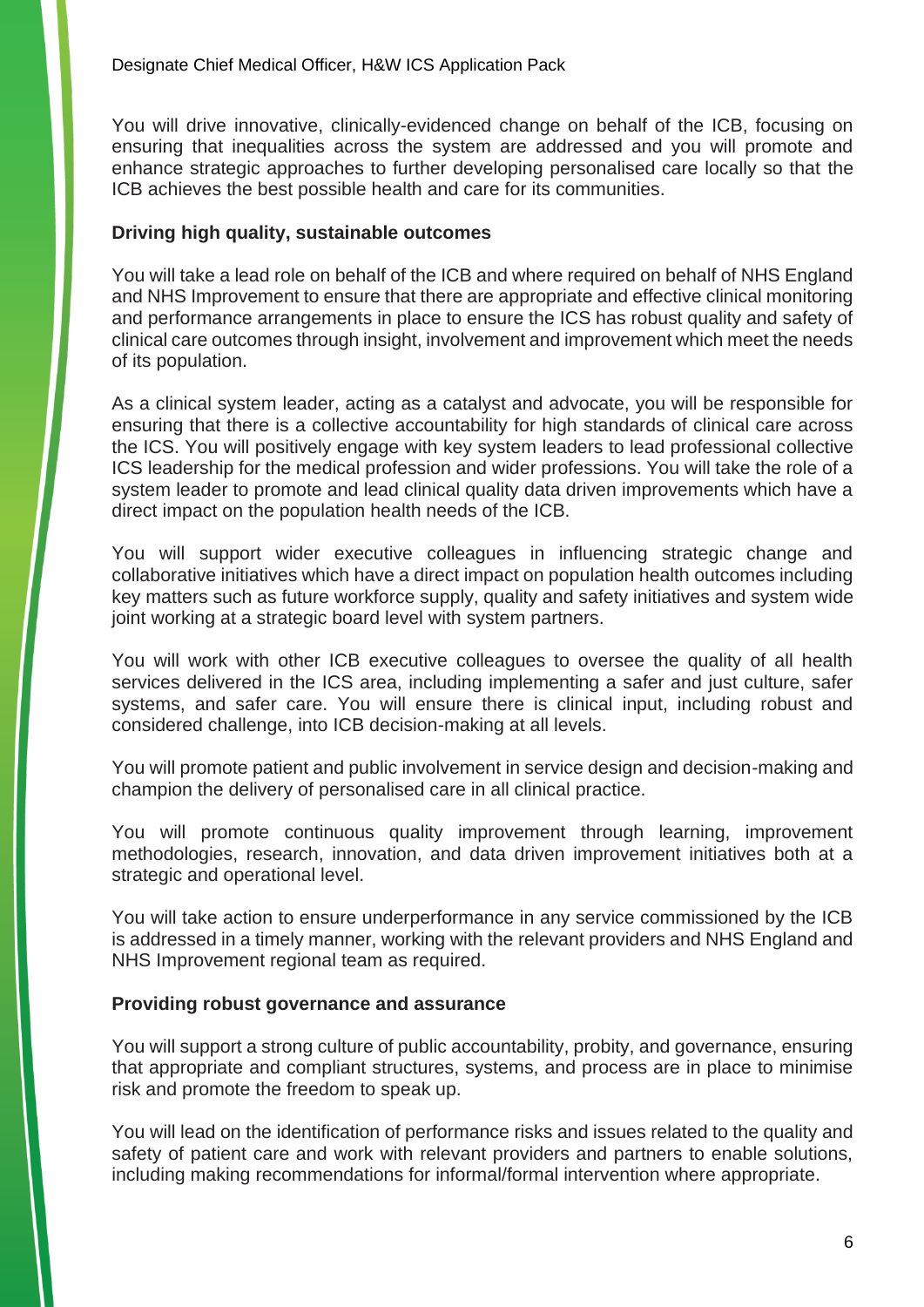You will work closely with regional professional standards teams to manage any concerns arising regarding clinical or care professionals working within the ICS area.

#### **Creating a compassionate and inclusive culture**

You will create and promote a culture of inclusive, multi-professional leadership. You will be visible as a collaborative clinical leader and role model, engaging health and care professionals across the whole system in the development and delivery of the ICB plan. This includes:

- Providing mentoring and support to other clinical and care professional leaders
- Ensuring that clinical and professional leaders are supported to perform their roles and given opportunities to develop
- Ensuring that the talent management and development of clinical and care professional leaders is embedded at all levels of the system.

#### **General**

#### **On Call Rota**

There may be a requirement for post holders to participate in the On-Call rota. On Call is for the duration of up to one week and the frequency of this will depend on the number of staff on the rota. Staff on call may be required to attend any ICB building whilst on call – particularly in the case of a 'major incident'; however generally queries are resolved over the telephone.

#### **Codes of Conduct**

The ICBs require the highest standards of personal and professional conduct from all of its employees. All employees must comply with the Code of Professional Conduct appropriate to their professional governing body and to the ICB's Code of Conduct.

#### **Information Governance, Data Protection and Confidentiality**

- Ensure the confidentiality and security of all information that is dealt with in the course of performing your duties in accordance with the requirements of the Data Protection Act 1998 and adhere to the principles of Caldicott;
- Be aware that the ICB operates a "Code of Conduct for handling personal identifiable information". They should become familiar with the "Code" and keep up to date with any changes that are made. Breaches of the guidelines in the "Code" could be regarded as gross misconduct and may result in serious disciplinary action being taken, up to and including dismissal;
- Comply with and keep up to date with the requirements of legislation such as the Freedom of Information Act 2000 and Computer Misuse Act 1990;
- Ensure that your staff maintain that the confidentiality and security of all information that is dealt with in the course of performing their duties is in accordance with the requirements of the Data Protection Act 1998 and the principles of Caldicott; and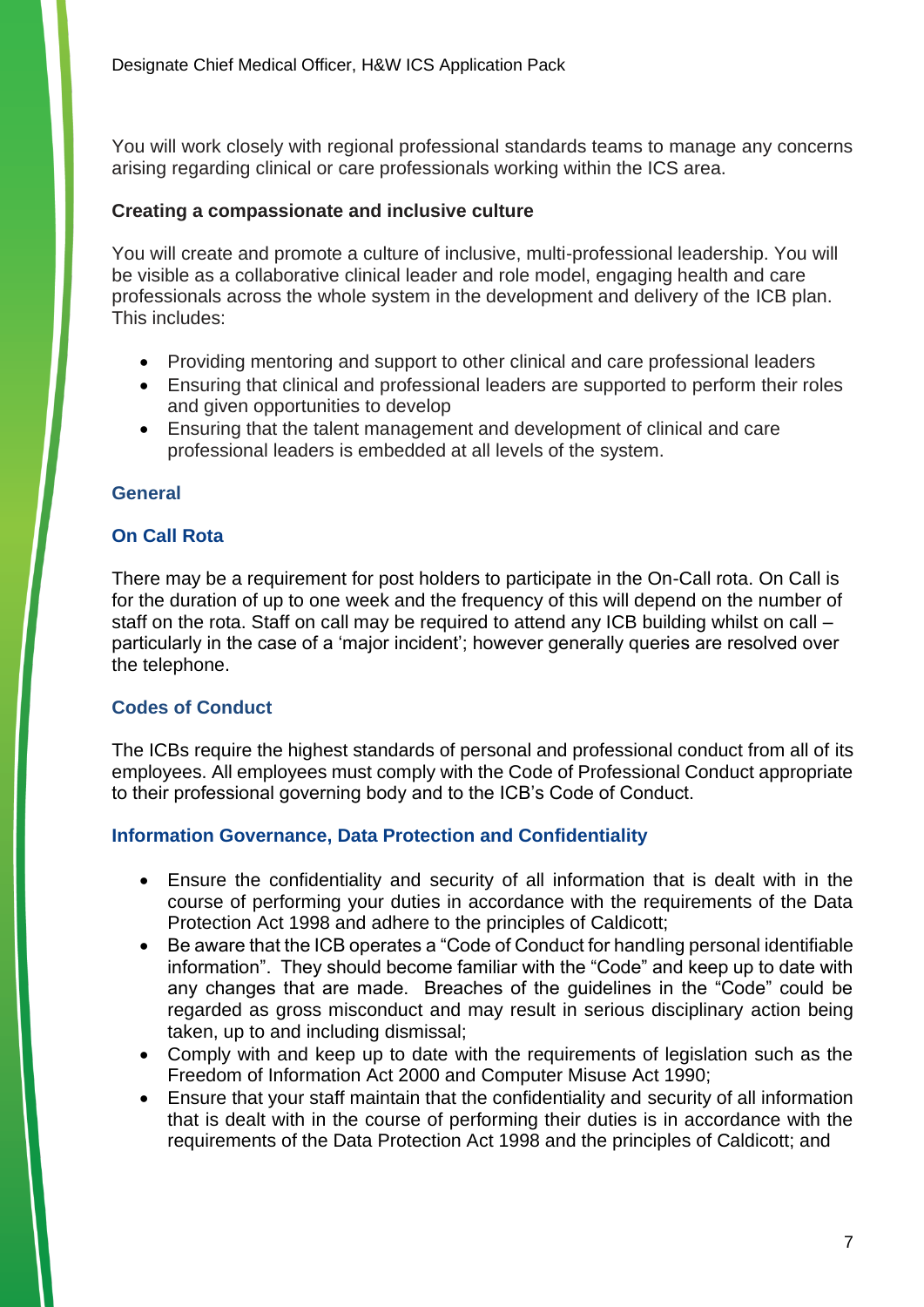• Ensure that your staff are aware of their obligations under legislation such as the Freedom of Information Act 2000; Computer Misuse Act 1990, and that staff are updated with any changes or additions relevant to legislation.

#### **Equality and Diversity**

The ICB is committed to equality and diversity and works hard to make sure all staff and service users have access to an environment that is open and a free from discrimination. As a ICB we value the diversity of our staff and service users, and therefore recognise and appreciate that everyone associated with the ICB is different and so should be treated in ways that are consistent with their needs and preferences.

In support of this all staff are required to be aware of the ICB 's Equality and Diversity Policy and the commitments and responsibilities the ICB has to:

- Eliminate unlawful discrimination, harassment and victimisation and other conduct prohibited by the Act
- Advance equality of opportunity between people who share a protected characteristic and those who do not.
- Foster good relations between people who share a protected characteristic and those who do not

We firmly believe that it makes good business sense to have a workforce representative of the communities we serve and so encourage applications from all sections of the community.

#### **Infection Control**

All staff must observe the code of practice for the prevention and control of infections (updated 2015) and ensure that they understand and implement their responsibilities in the prevention and control of infection.

#### **Disclosure and Barring**

If your post is one that requires a disclosure (at whatever level) from the DBS, the organisation retains the right to request that a further disclosure is sought at any time as deemed to be appropriate. If you have been appointed and are awaiting the outcome of a DBS check and it proves to be unsatisfactory, your employment will be terminated.

#### **Criminal Convictions**

If during the course of your employment you are convicted of or charged with a criminal offence (with the exception of a traffic offence) whether it arises from your employment or otherwise, you are required to report the matter to the Human Resources Department who will decide on the appropriate course of action. Should you be convicted of an offence and receive a custodial sentence the organisation reserves the right to terminate the contract of employment, after careful consideration of the facts. Failure to report a conviction may itself lead to disciplinary action being taken. Any information will be treated confidentiality except insofar as it is necessary to inform other relevant members of management. Additionally, if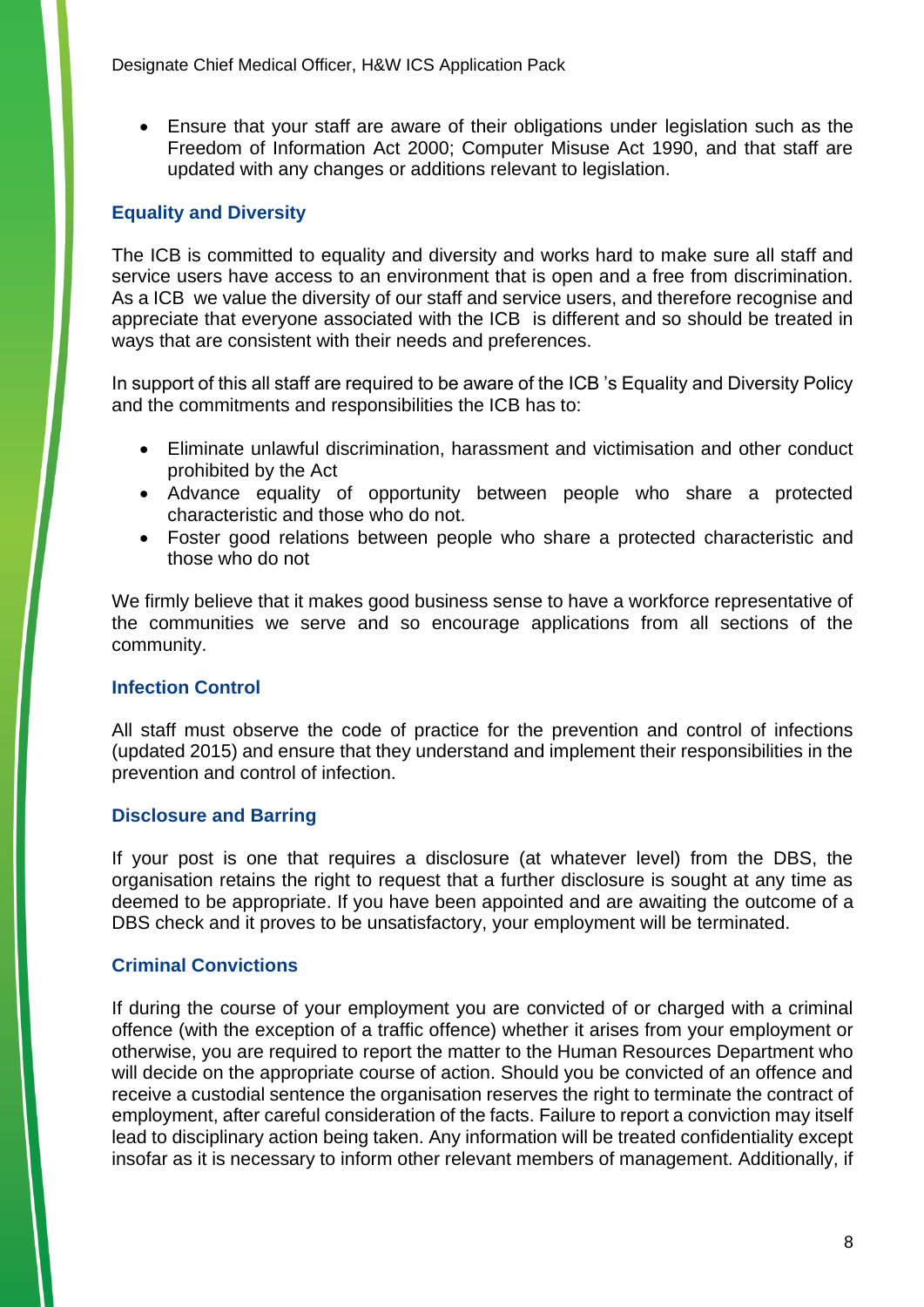driving is part of your duties and you are convicted of any traffic offence, you must report it to Human Resources Department who will decide on the appropriate course of action

#### **Safeguarding Children and Adults**

All ICB employees are required to act in such a way that at all times safeguards and promotes the health and well-being of children and vulnerable adults. Familiarisation with and adherence to the policies and procedures of the Local Safeguarding Boards (Children and Adults) and those of the ICB is an essential requirement of all employees as is participation in mandatory safeguarding training in accordance with the employees roles and responsibilities.

#### **Risk Management**

You will be responsible for adopting the Risk Management Culture and ensuring that you identify and assess all risks to your systems, processes and environment and report such risks for inclusion within the ICB Risk Register. You will also attend mandatory and statutory training, report all incidents/accidents including near misses and report unsafe occurrences as laid down within the policies.

#### **Governance**

All staff have a responsibility to be aware of governance arrangements and ensure that the reporting requirements, systems and duties of action put into place by the ICB are complied with.

#### **Policies**

All employees are expected to comply with all the policies and procedures drawn up by the ICB.

#### **Personal Development**

The ICB is committed to supporting the development of all staff. All employees have a responsibility to participate in the personal development process with their manager, which will provide an opportunity to:

- establish and take action towards achieving goals
- have a conversation about job role, career aspirations and personal development
- align personal aspirations with corporate objectives
- agree actions that are underpinned by the ICB 's value base

As part of development, employees have joint responsibility with their line manager for the development of skills and competencies through identification and participation in training and development activities relevant to their role.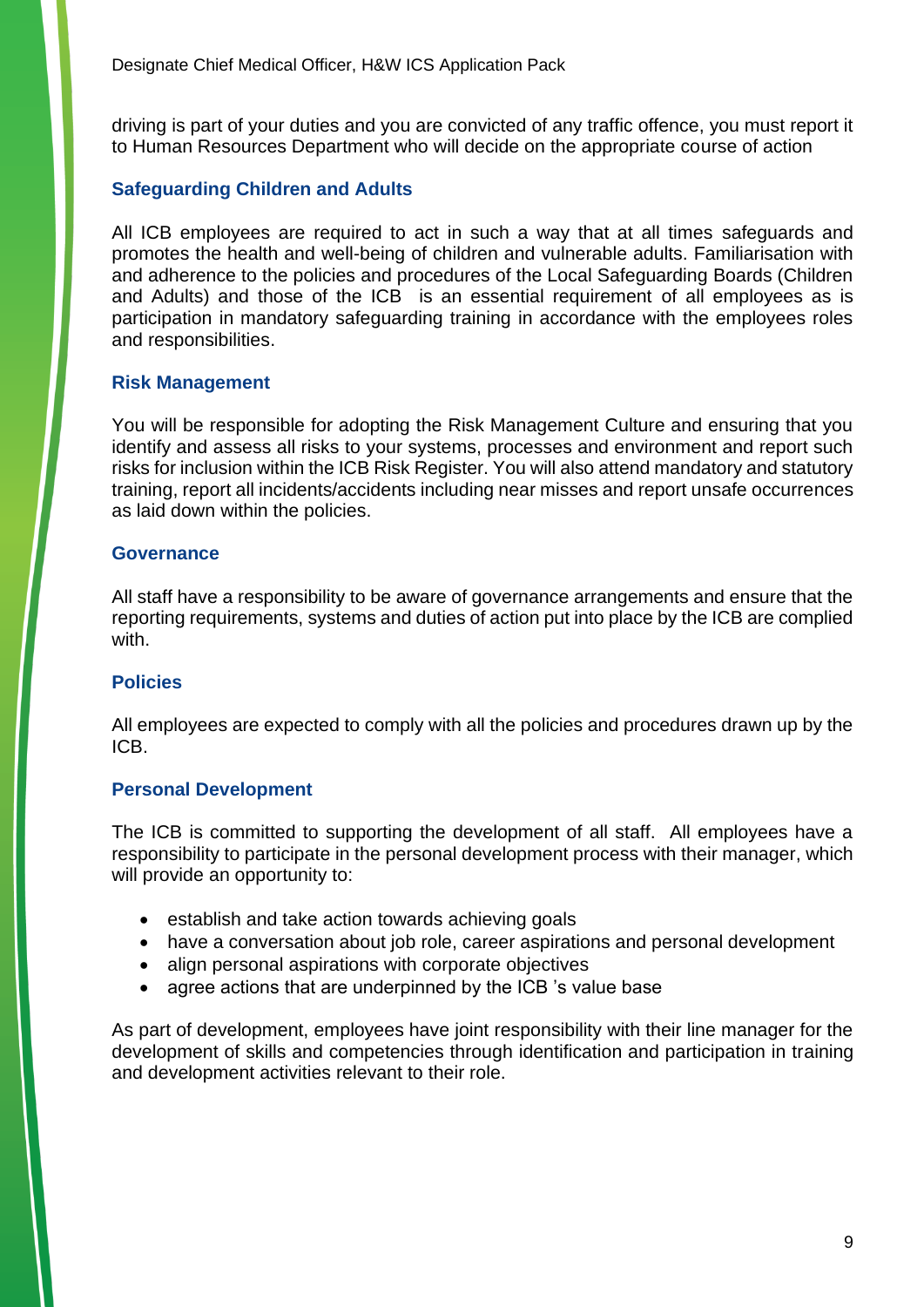#### **External Interests**

Each member of the ICB 's staff is responsible for ensuring that any external interest they have does not conflict with the duties of their posts and they must disclose the external interest if this is likely to occur, or if they are in doubt about a possible conflict of interest.

#### **Health & Safety**

In accordance with the Health and Safety at Work Act 1974 and other supplementary legislation, you are required to take reasonable care to avoid injury during the course of work and co-operate with the ICB and others in meeting statutory regulations.

- To comply with safety instructions and ICB policies and procedures.
- To use in a proper safe manner the equipment and facilities provided.
- To refrain from wilful misuse of or interference with anything provided in the interest of health and safety and any action which might endanger yourself and others.
- To report as soon as practical any hazards and defects to your senior manager.
- To report as soon as practical accidents and untoward incidents and to ensure that accident forms are completed.

#### **Smoke Free Policy**

In line with the Department of Health guidelines, the ICB operates a strict smoke-free policy. This includes not permitting the use of E-Cigarettes on the premises.

#### **Other**

This job description is intended as an outline indicator of general areas of activity and will be amended in the light of the changing needs of the organisation. It will be reviewed in conjunction with the post holder on an annual basis.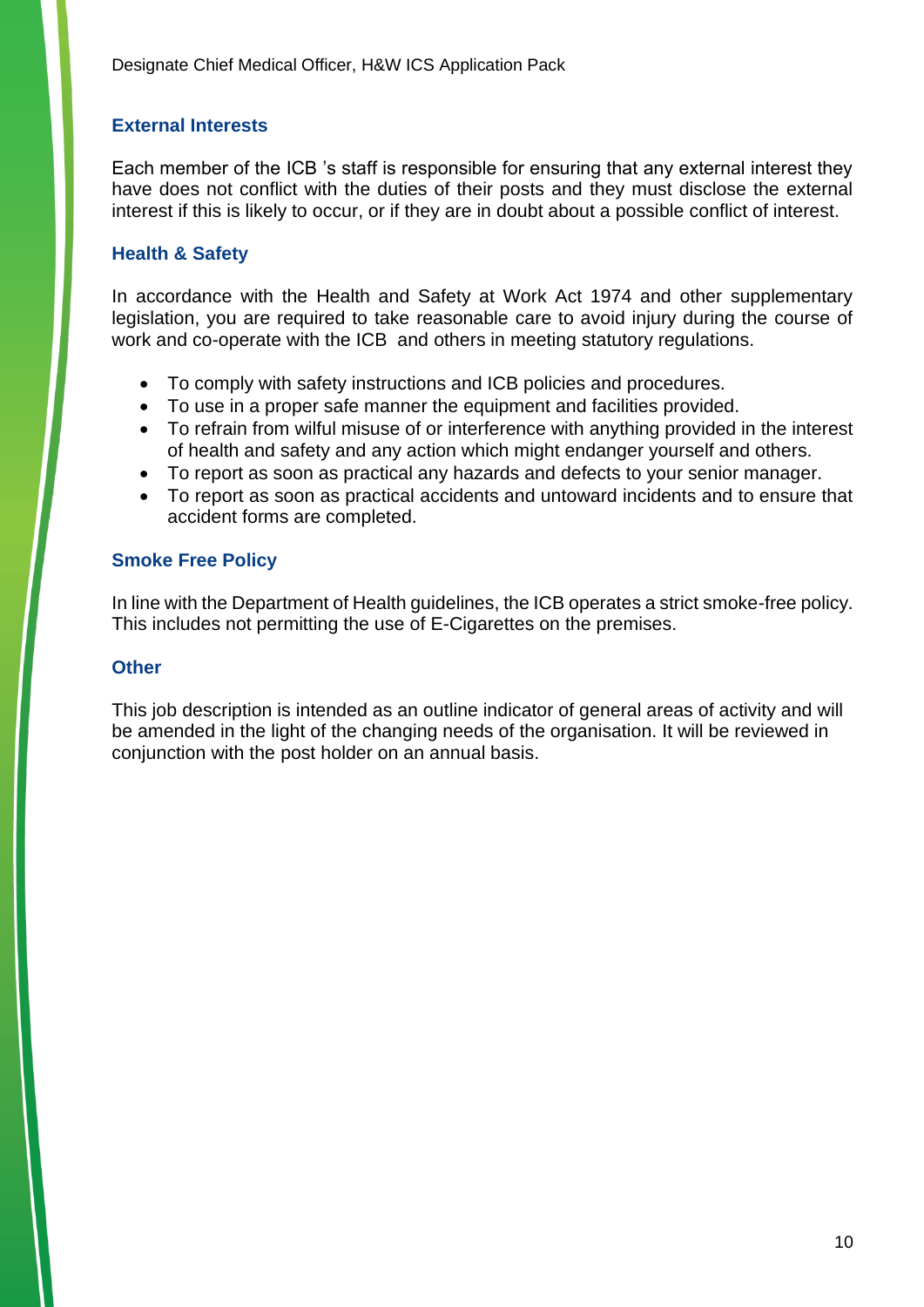### **PERSON SPECIFICATION**

| <b>Job Title</b>      | <b>ICB Chief Medical Officer</b> |
|-----------------------|----------------------------------|
| <b>Band</b>           | <b>VSM</b>                       |
| <b>Team</b>           | <b>IC Board</b>                  |
| <b>Base</b>           | <b>Coach House, Worcester</b>    |
| <b>Responsible to</b> | <b>ICB Chief Executive</b>       |
| <b>Accountable to</b> | <b>ICB Chair</b>                 |

|                                             | <b>Essential</b>                                                                                                                                                                                                                                                                                                                                                                                                                                                                                                              | <b>Desirable</b> | <b>Assessment</b>         |
|---------------------------------------------|-------------------------------------------------------------------------------------------------------------------------------------------------------------------------------------------------------------------------------------------------------------------------------------------------------------------------------------------------------------------------------------------------------------------------------------------------------------------------------------------------------------------------------|------------------|---------------------------|
| <b>Values and</b><br><b>behaviours</b>      | Personal commitment to the<br>$\bullet$<br>values of the NHS Long Term<br>Plan, the NHS People Plan,<br>Nolan Principles and the Fit and<br>Proper Persons regime.<br>Demonstrates a compassionate<br>$\bullet$<br>leadership style with a track<br>record of improvements to<br>equality, diversity, inclusion, and<br>social justice.<br>Lives by the values of openness<br>$\bullet$<br>and integrity and has created<br>cultures where this thrives.<br>Committed to continuing<br>$\bullet$<br>professional development. |                  | Application/<br>Interview |
| <b>Qualifications</b>                       | Be a registered medical<br>$\bullet$<br>practitioner with the regulatory<br>body (GMC).                                                                                                                                                                                                                                                                                                                                                                                                                                       |                  | Application               |
| <b>Knowledge &amp;</b><br><b>Experience</b> | Knowledge<br>Extensive knowledge of the<br>health, care and local<br>government landscape and an<br>understanding of the social<br>determinants of public health.<br>Current evidence and thinking on<br>$\bullet$<br>practices which reduce health<br>inequality, improve patient<br>access, safety and ensure<br>organisations are Well-Led.<br>Sound knowledge of health and<br>$\bullet$<br>care financial planning and                                                                                                   |                  | Application/<br>Interview |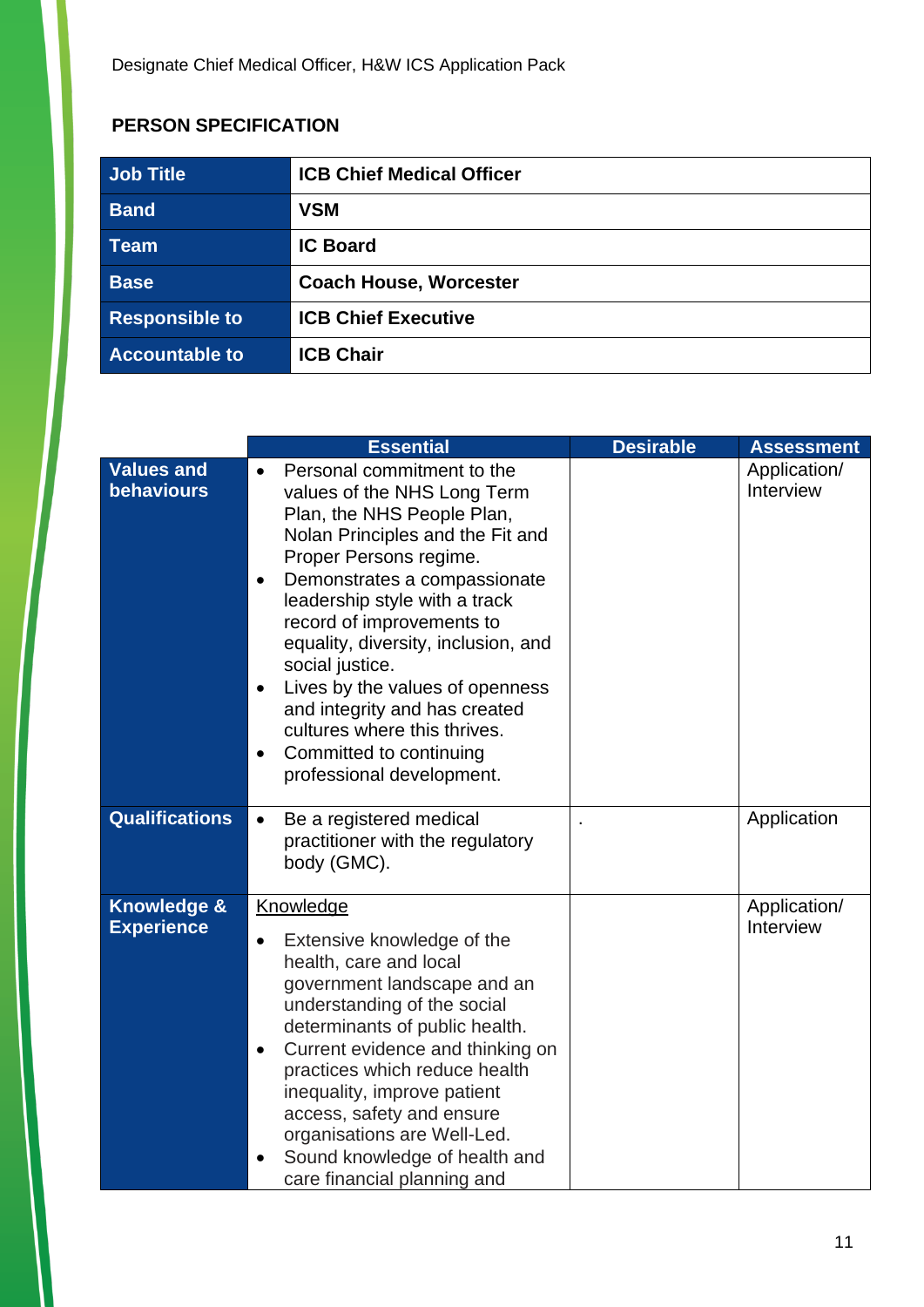|                                            | budgeting at a corporate and/or<br>system level.                                                                                                                                                                                                                                                                                                                                                                                                                                                                                                                                                                                                                                                                                                                                                                                                                                      |                           |
|--------------------------------------------|---------------------------------------------------------------------------------------------------------------------------------------------------------------------------------------------------------------------------------------------------------------------------------------------------------------------------------------------------------------------------------------------------------------------------------------------------------------------------------------------------------------------------------------------------------------------------------------------------------------------------------------------------------------------------------------------------------------------------------------------------------------------------------------------------------------------------------------------------------------------------------------|---------------------------|
|                                            | <b>Experience</b>                                                                                                                                                                                                                                                                                                                                                                                                                                                                                                                                                                                                                                                                                                                                                                                                                                                                     |                           |
|                                            | Substantial board or system<br>leadership health care<br>experience is essential.<br>Substantial experience of<br>$\bullet$<br>providing board level and/or<br>system leadership within a<br>regulatory environment and<br>across complex systems with<br>demonstrable impact.<br>Experience of managing highly<br>$\bullet$<br>sensitive situations with patients,<br>families, or carers and/or with<br>wider advocating agencies.<br>Experience of managing<br>$\bullet$<br>relationships with the media and<br>political stakeholders.<br>Experience of providing clinical<br>$\bullet$<br>leadership, mentorship, and<br>professional development at a<br>very senior level with<br>demonstrable outcomes.<br>Experience of leading highly<br>$\bullet$<br>complex and contentious quality<br>improvement/clinical change and<br>digital transformation at<br>significant scale. |                           |
| <b>Skills &amp;</b><br><b>Competencies</b> | Exceptional communication skills<br>$\bullet$<br>which engender community<br>confidence, strong collaborations,<br>and partnership.<br>Strong critical thinking and<br>$\bullet$<br>strategic problem solving; the<br>ability to contribute to a joint<br>strategic plan and undertake<br>problem resolution and action.<br>Analytical rigour and numeracy.<br>Highly sophisticated leadership<br>$\bullet$<br>and influencing skills; building<br>compassionate cultures where<br>individuals and teams thrive at<br>organisation, partnership, and<br>system levels.                                                                                                                                                                                                                                                                                                                | Application/<br>Interview |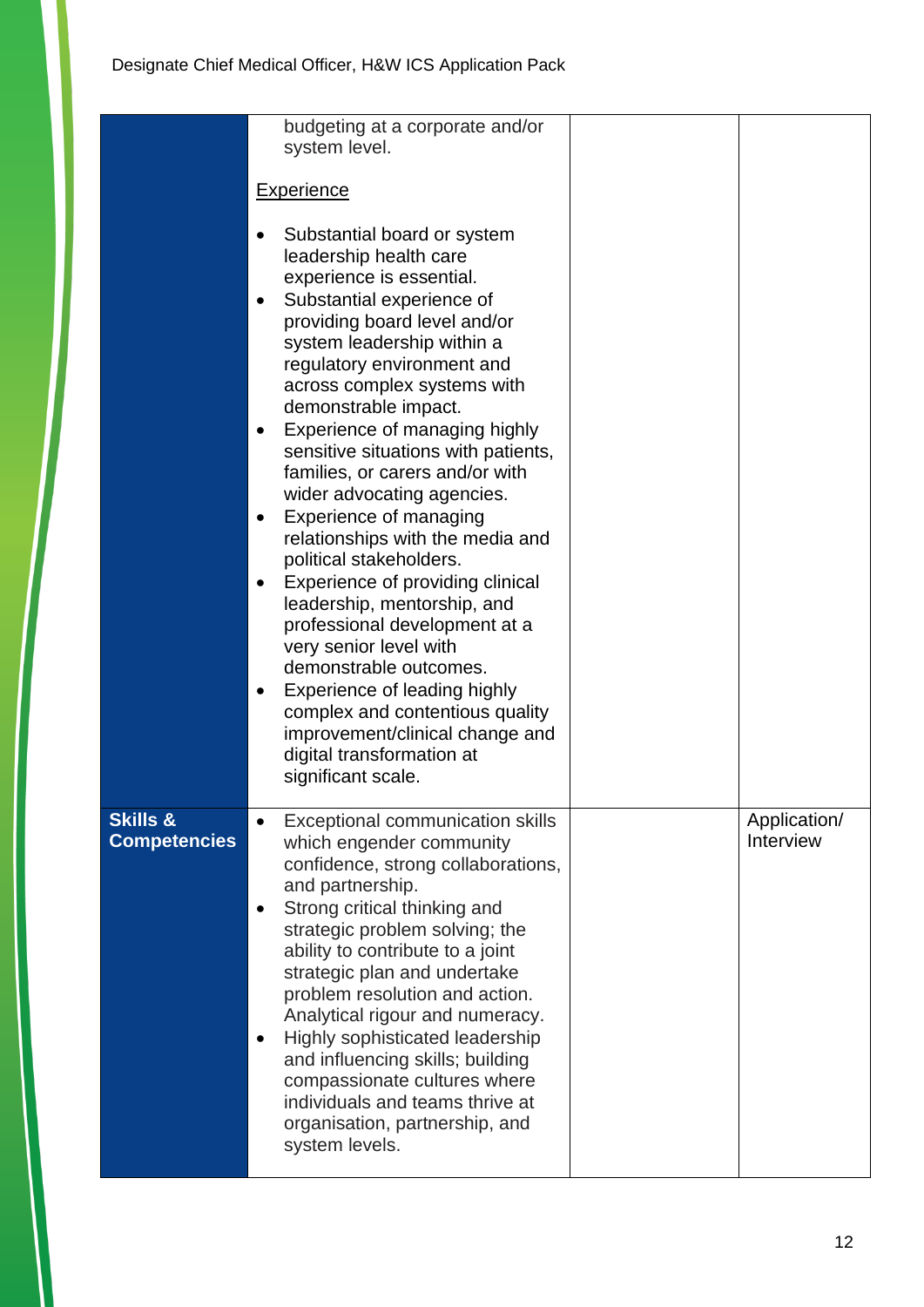# <span id="page-13-0"></span>**4. Our Values & Behavioural Expectations**

#### **Our Values**

Within the ICB we strive to be a supportive, caring employer and expect our staff to behave in a professional, inclusive and respectful manner and to demonstrate the values which underpin our vision for the population of Herefordshire & Worcestershire:



During the recruitment process, all candidates will be expected to provide relevant examples of how they demonstrate our values. Relevant information will be required during the application stage and, for shortlisted candidates, during the interview process.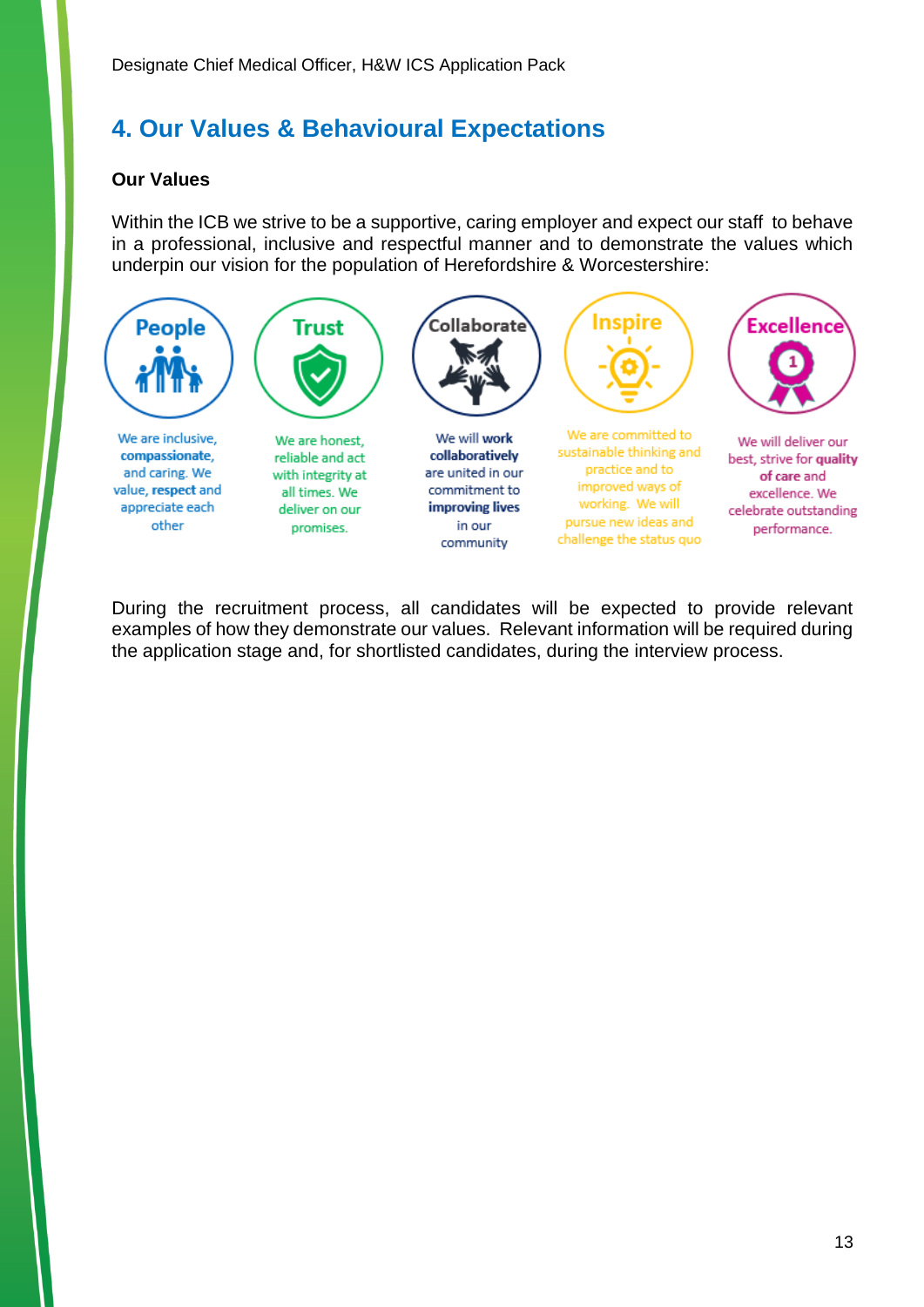# <span id="page-14-0"></span>**5. Terms of Appointment**

#### *This section may be subject to change due to development of the legislation.*

<span id="page-14-1"></span>At Herefordshire and Worcestershire ICB we provide a supportive and collaborative environment where we work with our staff to provide opportunities for you to reach your full potential and to develop a rewarding career within an exciting and evolving environment. We aim to enable our employees to achieve a positive work-life balance through a blend of collaborative workplace attendance combined with regular home working. Joining our inclusive and innovative team comes with a range of attractive benefits including:

- Attractive Salary VSM
- The preferred candidate for this role will be a practicing clinician who will combine the role with ongoing clinical practice in either an acute, community, mental health or primary care setting. The ICB CMO specific aspect of the role could be anywhere between 0.4 and 0.8 FTE in this context, but we are open to conversations with the right candidates. In terms of managing commitments alongside clinical practice, the postholder would need to be available on most Wednesdays.Employee Assistance Programme and access to a wealth of online health and wellbeing support
- Competitive NHS Pension Scheme
- Comprehensive opportunities to learn new skills and to develop your career within a caring and inclusive environment
- Generous holiday entitlement, which increases in line with service. There is also the opportunity to purchase additional leave
- Access to a salary sacrifice car scheme, which includes very competitive deals on electric cars
- Flexible working patterns to support individual's work-life balance

If you are an enthusiastic, inclusive individual committed to supporting others then we could be the perfect organisation to help you flourish.

Please note we operate a 3-month probationary period for new appointments.

## **6. Timetable of Appointment**

**The closing date for applications is Sunday 27 March 2022 at midnight.**